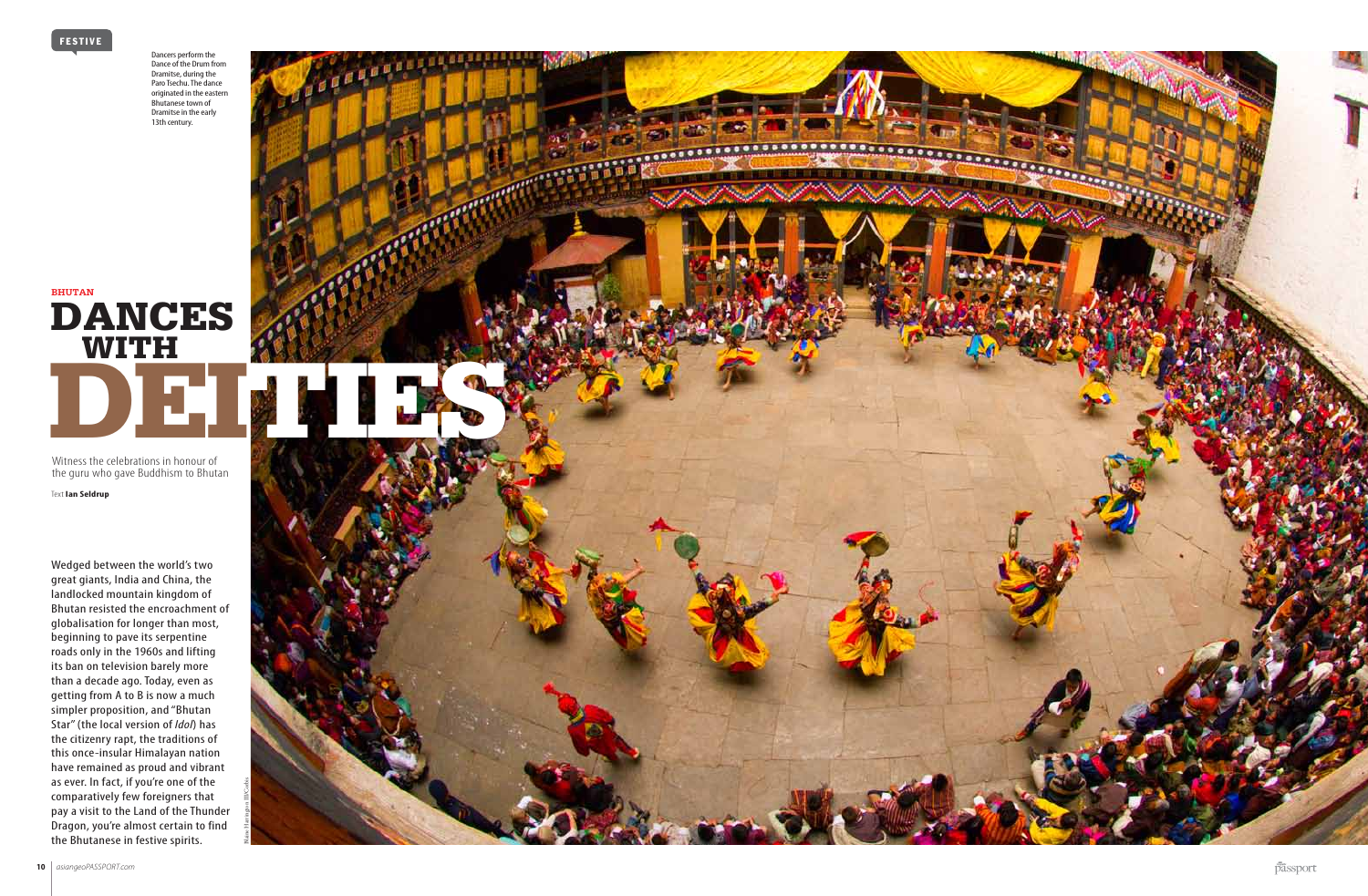**For the devoutly B udd his t Bhutanese, viewi ng the rituals is an important occ asio n to g a i n meri t for the nex t li fe.**

Today's *tsechu* also involves a series of spiritually significant dances employing a bewildering array of complex movements, each inspired by tales of Guru Rinpoche's exploits or legends filled with demons and demigods. But for visiting observers, understanding all of the intricate layers of meaning behind every dance isn't necessary to gain an appreciation for the beauty of these bewitching dramas. As festivals typically run over three to

five days, there's plenty of opportunity to witness the various performances. Names like "Dance of the Stags and Hounds" and "Dance of the Terrifying Deities" evoke tantalising images of Bhutan's animist past, but some have more brutal undertones. The mesmerising "Black Hat Dance", with its whirling dancers attired in colourful flowing robes, celebrates the assassination of an anti-Buddhist Tibetan king by a monk dressed in black who hid a bow and arrow in the folds of his sleeves.

passport

Fortunately for modern visitors taking an interest in Bhutanese culture, the locals harbour no such distaste for those with non-Buddhist persuasions. Tourists are permitted to enter the majestic

**An** audience many hundred strong has squeezed into every inch of available space surrounding the courtyard. Senior monks and their families have secured the best seats – indeed the *only* seats – and observe the action from galleries above. The sky is awash in the pale blues of spring and hints of juniper and roasted barley incense hang on the crisp, thin air. Few foreign faces are present. The spectacle unfolding isn't laid on for tourists: it's a joyous religious affair that has been taking place here for centuries.



As slow, steady drumbeats and blaring trumpets envelop the crowd and an intermittent sharp chime rings out, a troupe of colourful creatures streams into the sun-drenched arena. Spinning, twisting and leaping gracefully in unison, the elaborately garbed and masked dancers – monks specially trained at the government's prestigious Royal Academy of Performing Arts – are the focal points of Bhutan's lively, spiritually charged festivals, or *tsechus*. For the devoutly Buddhist Bhutanese, viewing the rituals is an important occasion to gain merit for the next life. For inquisitive travellers, it represents an enlightening opportunity to understand this mystical kingdom's inner workings.

The history of these *chaam* dances revolves around Guru Rinpoche, who is said to have brought Buddhism to the country in the eighth century, arriving astride a flying tigress at the site of Bhutan's famous Tiger's Nest Monastery on a dramatic ledge overlooking the Paro Valley. According to Bhutanese belief, this venerated "second Buddha" performed the dances to subdue evil spirits and restore the health of an ailing local king, who subsequently converted and set about spreading Buddhism throughout Bhutan. Guru Rinpoche is said to have held the first *tsechu* in the district of Bumthang, presenting eight dance forms depicting his different manifestations.

**Above:** The magnificent Trashi Chhoe Dzong, north of the capital Thimphu, comes alive during the autumn *tsechu* . **Opposite:** A masked dancer cuts a striking figure in the dramatic Dance of the Judgement of the Dead.

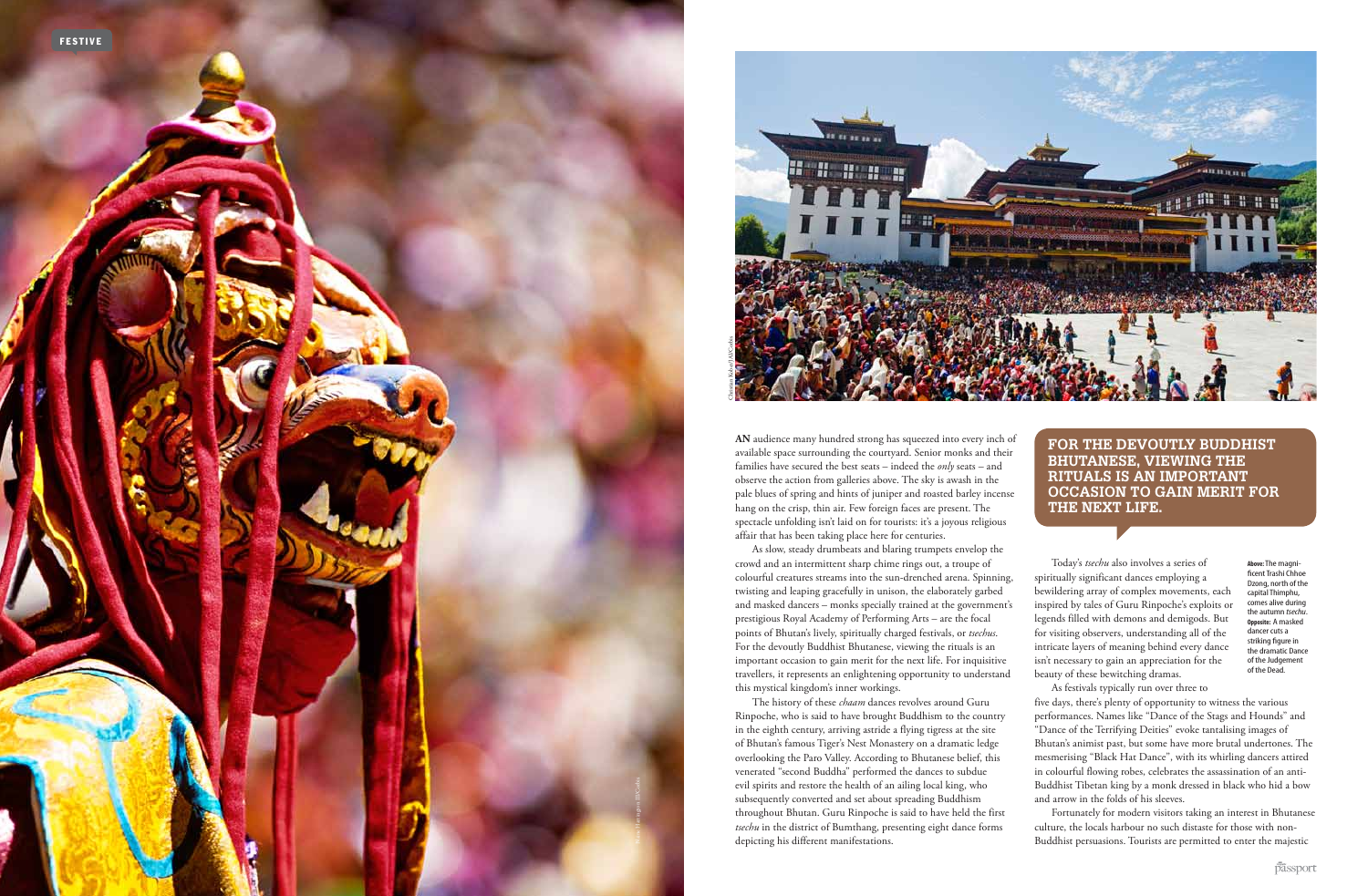FESTIVE





Blaine Harrington III/Corbis

Nimalung Tsechu,<br>Bumthang,<br>Jun 16–18

Kurjey Festival, Bumthang, Jun 18

passport

12 **The dates of Bhutan's tsechus are based on the lunar calendar, so the corresponding periods on the Western calendar vary from year to year. Here are the dates for just some the festivals coming up.** 



**Upcoming Festivals**





Michael Runkel/Robert Harding World Imagery/Corbis